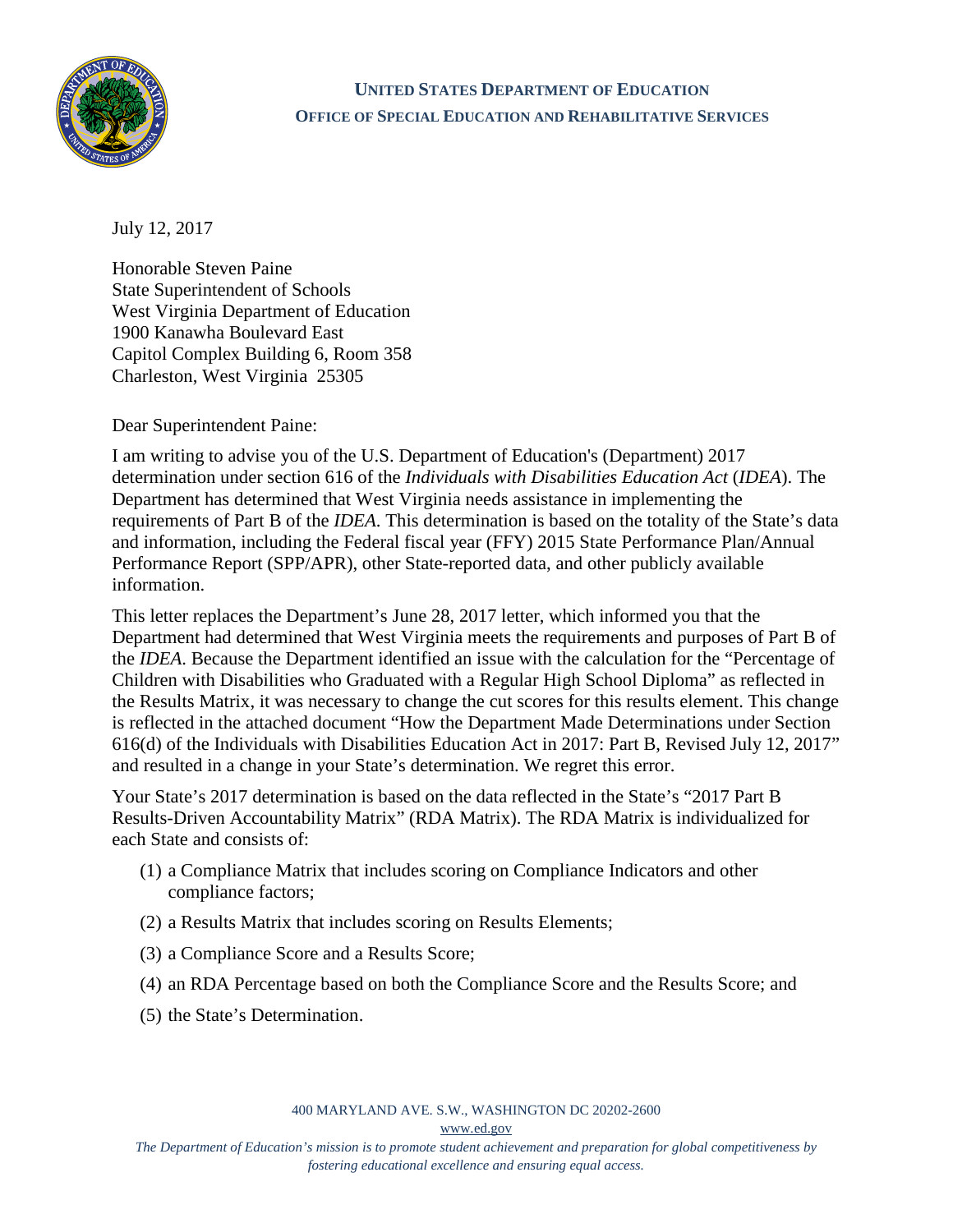The RDA Matrix is further explained in a document, entitled "How the Department Made Determinations under Section 616(d) of the Individuals with Disabilities Education Act in 2017: Part B" (HTDMD).

OSEP is continuing to use both results data and compliance data in making determinations in 2017, as it did for Part B determinations in 2014, 2015, and 2016. (The specifics of the determination procedures and criteria are set forth in the HTDMD and reflected in the RDA Matrix for your State.) In making Part B determinations in 2017, OSEP continued to use results data related to:

- (1) the participation of children with disabilities (CWD) on regular Statewide assessments;
- (2) the participation and performance of CWD on the most recently administered (school year 2014-2015) National Assessment of Educational Progress (NAEP);
- (3) the percentage of CWD who graduated with a regular high school diploma; and
- (4) the percentage of CWD who dropped out.

You may access the results of OSEP's review of your State's SPP/APR and other relevant data by accessing the SPP/APR module using your State-specific log-on information at osep.grads360.org. When you access your State's SPP/APR on the site, you will find, in Indicators 1 through 16, the OSEP Response to the indicator and any actions that the State is required to take. The actions that the State is required to take are in two places:

- (1) actions related to the correction of findings of noncompliance are in the "OSEP Response" section of the indicator; and
- (2) any other actions that the State is required to take are in the "Required Actions" section of the indicator.

It is important for you to review the Introduction to the SPP/APR, which may also include language in the "OSEP Response" and/or "Required Actions" sections.

You will also find all of the following important documents saved as attachments to the Progress Page:

- (1) the State's RDA Matrix;
- (2) the HTDMD document;
- (3) a spreadsheet entitled "2017 Data Rubric Part B," which shows how OSEP calculated the State's "Timely and Accurate State-Reported Data" score in the Compliance Matrix;
- (4) a document entitled "Dispute Resolution 2015-16," which includes the *IDEA* section 618 data that OSEP used to calculate the State's "Timely State Complaint Decisions" and "Timely Due Process Hearing Decisions" scores in the Compliance Matrix; and
- (5) a Data Display, which presents certain State-reported data in a transparent, user-friendly manner and is helpful for the public in getting a broader picture of State performance in key areas.

As noted above, the State's 2017 determination is Needs Assistance. A State's 2017 RDA Determination is Needs Assistance if the RDA Percentage is at least 60% but less than 80%. A State would also be Needs Assistance if its RDA Determination percentage is 80% or above but the Department has imposed Special Conditions on the State's last three *IDEA* Part B grant